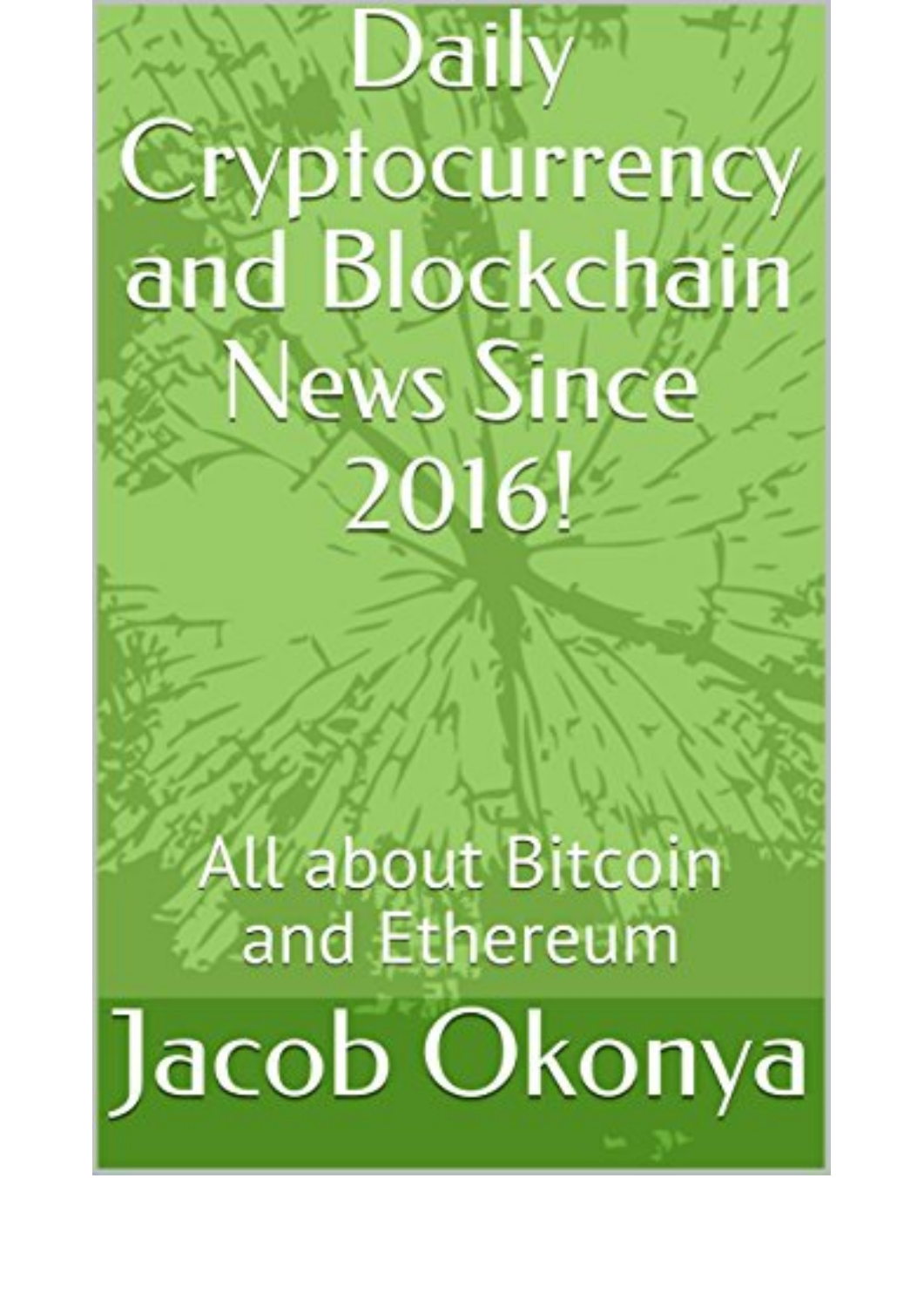*Jacob Okonya and*

**Daily Cryptocurrency and Blockchain News Since 2016!: All about Bitcoin and Ethereum**

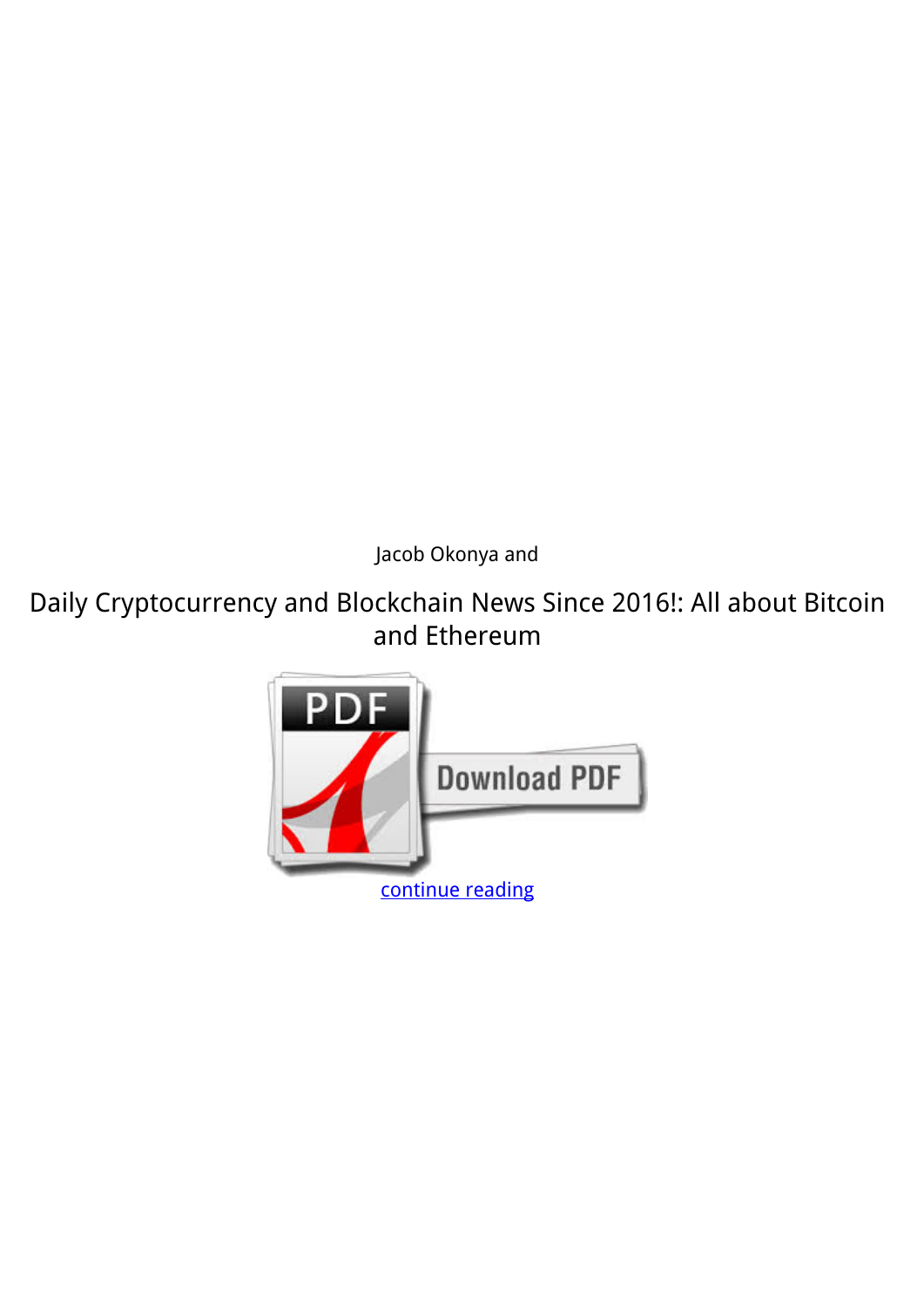Bitcoin and Cryptocurrency are becoming the major topic of the Fintech industry, in this book I will compile a series of my daily news content articles about bitcoin, ethereum, and the rest of the cryptocurrencies. I've taken an ample period of time to review and follow all the events in this industry. This Book will become educative for cryptocurrency Enthusiast and wannabee cryptocurrency traders.



[continue reading](http://bit.ly/2Tge8Fv)

download Daily Cryptocurrency and Blockchain News Since 2016!: All about Bitcoin and Ethereum fb2